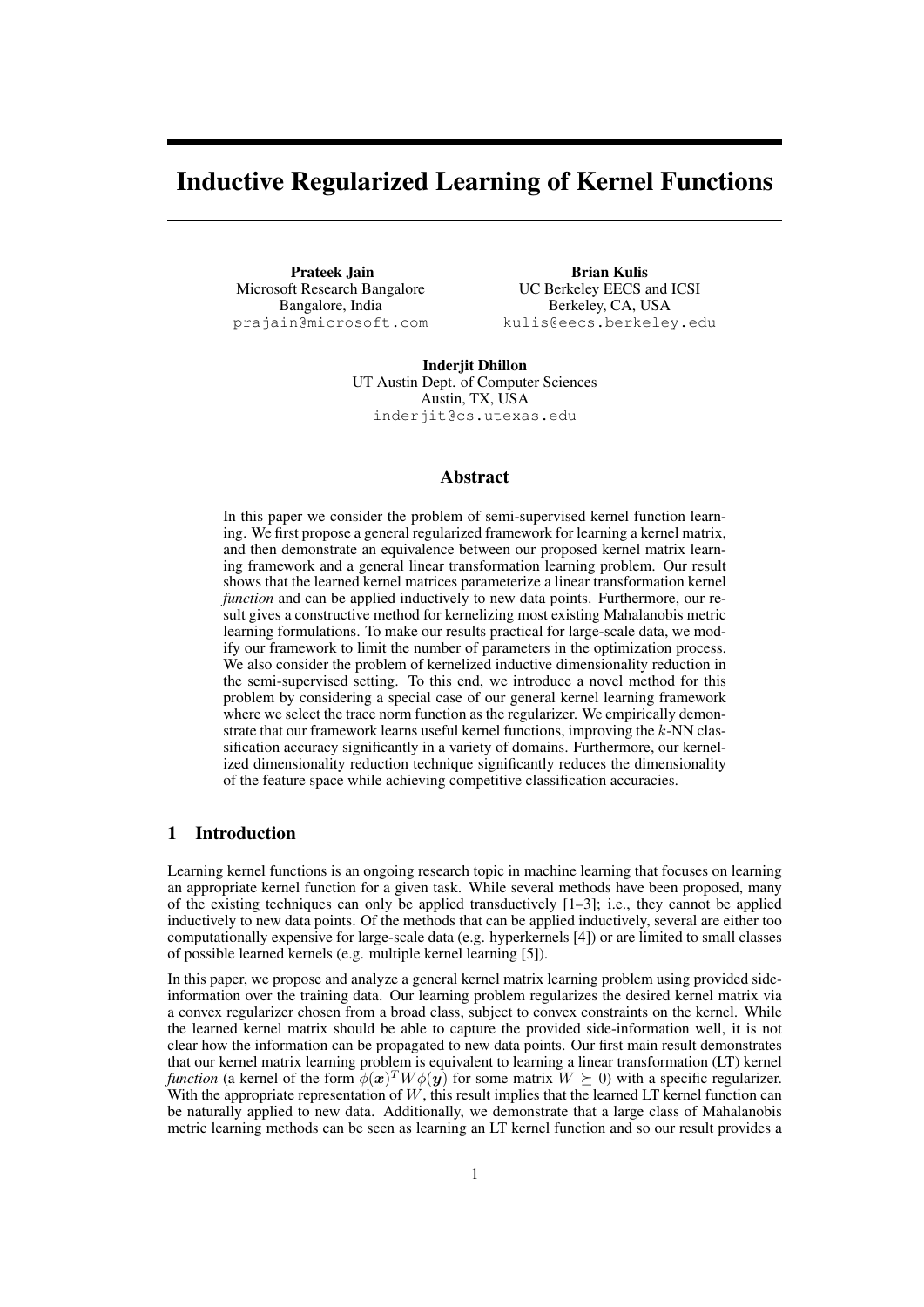constructive method for kernelizing these methods. Our analysis recovers some recent kernelization results for metric learning, but also implies several new results.

As our proposed kernel learning formulation learns a kernel matrix over the training points, the memory requirements scale quadratically in the number of training points, a common issue arising in kernel methods. To alleviate such issues, we propose an additional constraint to the learning formulation to reduce the number of parameters. We prove that the equivalence to LT kernel function learning still holds with the addition of this constraint, and that the resulting formulation can be scaled to very large data sets.

We then focus on a novel application of our framework to the problem of inductive semi-supervised kernel dimensionality reduction. Our method is a special case of our kernel function learning framework with trace-norm as the regularization function. As a result, we learn *low-rank* linear transformations, which correspond to low-dimensional embeddings of high- or infinite-dimensional kernel embeddings; unlike previous kernel dimensionality methods, which are either unsupervised (kernel-PCA) or cannot easily be applied inductively to new data (spectral kernels [6]), our method intrinsically possesses both desirable properties. Furthermore, our method can handle a variety of side-information, e.g., class labels, click-through rates, etc. Finally, we validate the effectiveness of our proposed framework. We quantitatively compare several regularizers, including the trace-norm regularizer for dimensionality reduction, over standard data sets. We also apply the methods to an object recognition task in computer vision and qualitatively show results of dimensionality reduction on a handwritten digits data set.

Related Work: Most of the existing kernel learning methods can be classified into two broad categories. The first category includes parametric approaches, where the learned kernel function is restricted to be of a specific form and then the relevant parameters are learned according to the provided data. Prominent methods include multiple kernel learning [5], hyperkernels [4], infinite kernel learning [7], and hyper-parameter cross-validation [8]. Most of these methods either lack modeling flexibility, require non-convex optimization, or are restricted to a supervised learning scenario. The second category includes non-parametric methods, which explicitly model geometric structure in the data. Examples include spectral kernel learning [6], manifold-based kernel learning [9], and kernel target alignment [3]. However, most of these approaches are limited to the transductive setting and cannot be used to naturally generalize to new points. In comparison, our method combines both of the above approaches. We propose a general non-parametric kernel *matrix* learning framework, similar to methods of the second category. However, we show that our learned kernel matrix corresponds to a linear transformation kernel function parameterized by a PSD matrix. Hence, our method can be applied to inductive settings also without sacrificing significant modeling power. Furthermore, our methods can be applied to a variety of domains and with a variety of forms of side-information.

Existing work on learning linear transformations has largely focused on learning Mahalanobis distances; examples include [10–15], among others. POLA [13] and ITML [12] provide specialized kernelization techniques for their respective metric learning formulations. Kernelization of LMNN was discussed in [16], though it relied on a convex perturbation based formulation that can lead to suboptimal solutions. Recently, [17] showed kernelization for a class of metric learning algorithms including LMNN and NCA [15]; as we will see, our result is more general and we can prove kernelization over a larger class of problems and can also reduce the number of parameters to be learned. Independent of our work, [18] recently proved a representer type of theorem for spectral regularization functions. However, the framework they consider is different than ours in that they are interested in sensing the underlying high-dimensional matrix using given measurements.

Kernel dimensionality reduction methods can generally be divided into two categories: 1) semisupervised dimensionality reduction in the transductive setting, 2) supervised dimensionality reduction in the inductive setting. Methods in the first category include the incomplete Cholesky decomposition [19], colored maximum variance unfolding [20], manifold preserving semi-supervised dimensionality reduction [21]. Methods in the second category include the kernel dimensionality reduction method [22] and Gaussian Process latent variable models [23]. Kernel PCA [24] reduces the dimensionality in the inductive unsupervised setting, while various manifold learning methods can reduce the dimensionality but only in the unsupervised transductive setting. In contrast, our dimensionality reduction method, which is an instantiation of our general kernel learning framework, can perform kernel dimensionality reduction simultaneously in both the semi-supervised as well as the inductive setting. Additionally, it can capture the manifold structure using an appropriate baseline kernel function such as the one proposed by [25].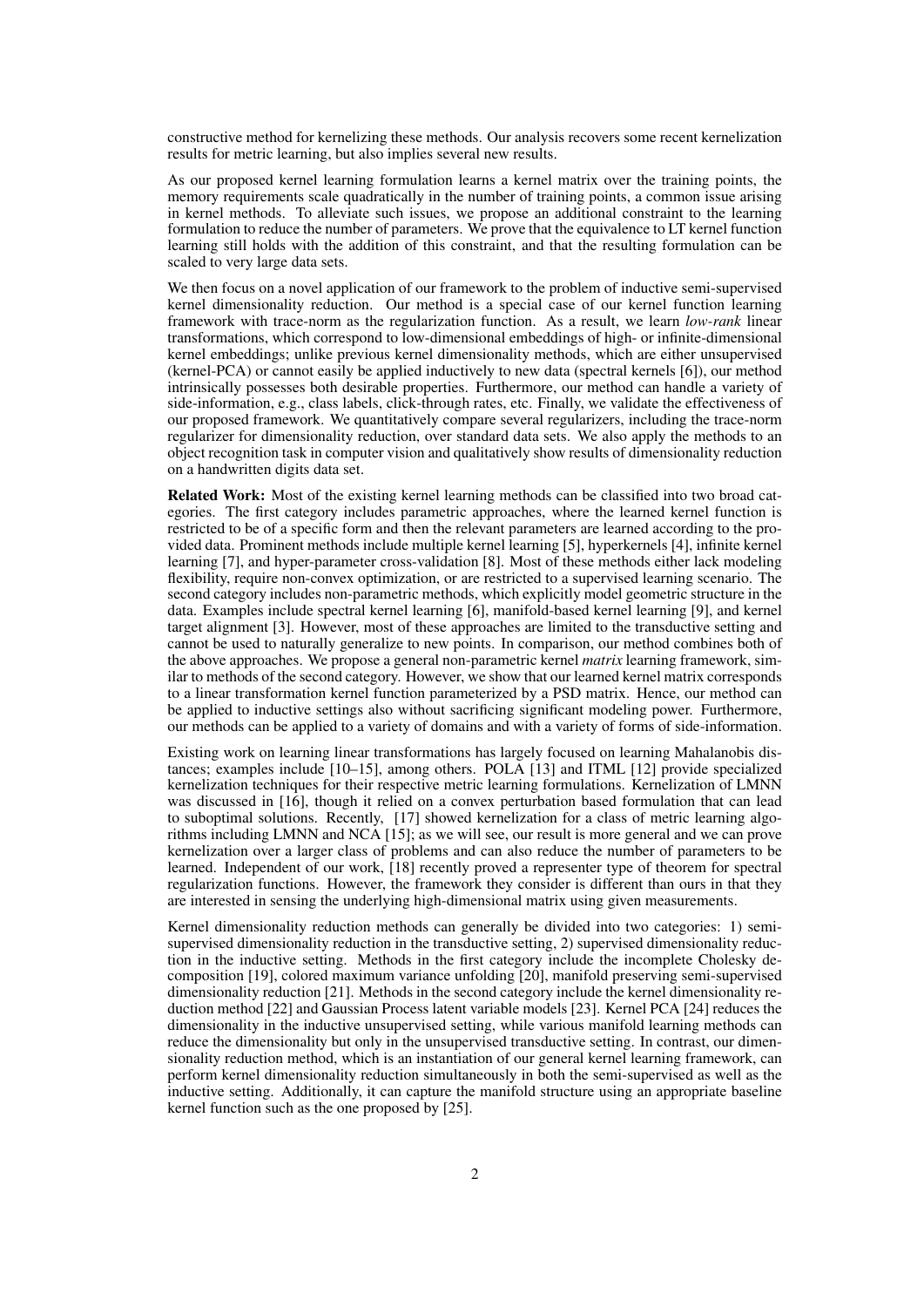# 2 Learning Framework

Given an input kernel function  $\kappa : \mathbb{R}^d \times \mathbb{R}^d \to \mathbb{R}$ , and some side-information over a set of points  $X = \{x_1, x_2, \ldots, x_n\}$  the goal is to learn a new kernel function  $\kappa_W$  that is regularized against *κ* but incorporates the provided side-information (the use of the subscript *W* will become clear later). The initial kernel function  $\kappa$  is of the form  $\kappa(x, y) = \phi(x)^T \phi(y)$  for some mapping  $\phi$ . Throughout the rest of this paper, we will denote  $\phi_i$  as shorthand for  $\phi(x_i)$ , i.e., data point  $x_i$  after applying the mapping  $\phi$ . We will also assume that the data vectors in *X* have been mapped via  $\phi$ , resulting in  $\Phi = {\phi_1, \phi_2, \ldots, \phi_n}$ . Learning a kernel function from the provided side-information is an ill-posed problem since infinitely many such kernels can satisfy the provided supervision. A common approach is to formulate a transductive learning problem to learn a new kernel matrix over the training data. Denoting the input kernel matrix *K* as  $K = \Phi^T \Phi$ , we aim to learn a new kernel matrix *K<sup>W</sup>* that is regularized against *K* while satisfying the available side-information. In this work, we study the following optimization problem:

$$
\min_{K_W \succeq 0} f(K^{-1/2} K_W K^{-1/2}) \qquad \text{s.t.} \ \ g_i(K_W) \le b_i, \ 1 \le i \le m,\tag{1}
$$

where f and  $g_i$  are functions from  $\mathbb{R}^{n \times n} \to \mathbb{R}$ . We call f the *regularizer* and the  $g_i$  the *constraints*. Note that if  $\hat{f}$  and constraints  $g_i$ 's are all convex functions, then the above problem can be solved optimally using standard convex optimization algorithms. Note that our results will also hold for unconstrained variants of the above problem, as well as variants that incorporate slack variables.

In general, such learning formulations are limited in that the learned kernel cannot readily be applied to new data points. However, we will show that the above proposed problem is equivalent to learning linear transformation (LT) kernel functions. Formally, an LT kernel function *κ<sup>W</sup>* is a kernel function of the form  $\kappa_W(\bm{x}, \bm{y}) = \phi(\bm{x})^T W \phi(\bm{y})$ , where *W* is a positive semi-definite (PSD) matrix; we can think of the LT kernel as describing the linear transformation  $\phi_i \to W^{1/2} \phi_i$ . A natural way to learn an LT kernel function would be to learn the parameterization matrix *W* using the provided side-information. To this end, we consider the following problem:

$$
\min_{W \succeq 0} f(W) \qquad \text{s.t. } g_i(\Phi^T W \Phi) \le b_i, \ 1 \le i \le m,
$$
\n<sup>(2)</sup>

where, as before, the function *f* is the regularizer and the functions *g<sup>i</sup>* are the constraints that encode the side information. The constraints  $g_i$  are assumed to be a function of the matrix  $\Phi^T W \Phi$  of learned kernel values over the training data. We make two observations about this problem: first, for data mapped to high-dimensional spaces via kernel functions, this problem is seemingly impossible to optimize since the size of *W* grows quadratically with the dimensionality. We will show that (2) need not explicitly be solved for learning an LT kernel function. Second, most Mahalanobis metric learning methods may be viewed as a special case of the above framework, and we will discuss some of them throughout the paper.

#### 2.1 Examples of Regularizers and Constraints

To make the kernel learning optimization problem concrete, we discuss a few examples of possible regularizers and constraints.

For the regularizer  $f(A) = \frac{1}{2} ||A - I||_F^2$ , the resulting kernel learning objective can be equivalently expressed as minimizing  $\frac{1}{2} \|\bar{K}^{-1}K_W - I\|_F^2$ . Thus, the goal is to keep the learned kernel close to the input kernel subject to the constraints in  $g_i$ . Similarly, for  $f(A) = \text{tr}(A - I)$ , the resulting objective can be expressed as minimizing tr( $K^{-1}K_W - I$ ). Another interesting regularizer is  $f(A) = \text{tr}(A) - I$ log det(*A*). In this case, the resulting objective is to minimize the LogDet divergence  $D_{\ell d}(K_W, K)$ subject to the constraints given by  $g_i$ . For linear  $g_i$ , this problem was studied in [12, 26].

In terms of constraints, pairwise squared Euclidean distance constraint between a pair of points  $(φ<sub>i</sub>, φ<sub>j</sub>)$  in feature space can be formulated as  $K_W(i,i) + K_W(j,j) - 2K_W(i,j) \geq b$  or  $K_W(i, i) + K_W(j, j) - 2K_W(i, j) \leq b$ ; this constraint is clearly linear in the entries of  $K_W$ . Similarity constraints can be represented as  $K_W(i, j) \leq b$  or  $K_W(i, j) \geq b$  and are also linear in *K*<sub>*W*</sub>. Relative distance constraints over a triplet  $(\phi_i, \phi_j, \phi_k)$  specify that  $\phi_i$  should be closer to  $\phi_j$ than  $\phi_k$ , and are often used in metric learning formulations and ranking problems; such constraints can be easily formulated within our framework. Finally, non-parametric probability estimation constraints can be used to constrain the conditional probability of a class  $c$  given a data point  $\phi_i$ ,

$$
\pm p(c|x) = \pm \frac{\sum_{j \in c} K_W(i,j)}{\sum_{t=1}^C \sum_{j \in t} K_W(i,j)} \ge b,
$$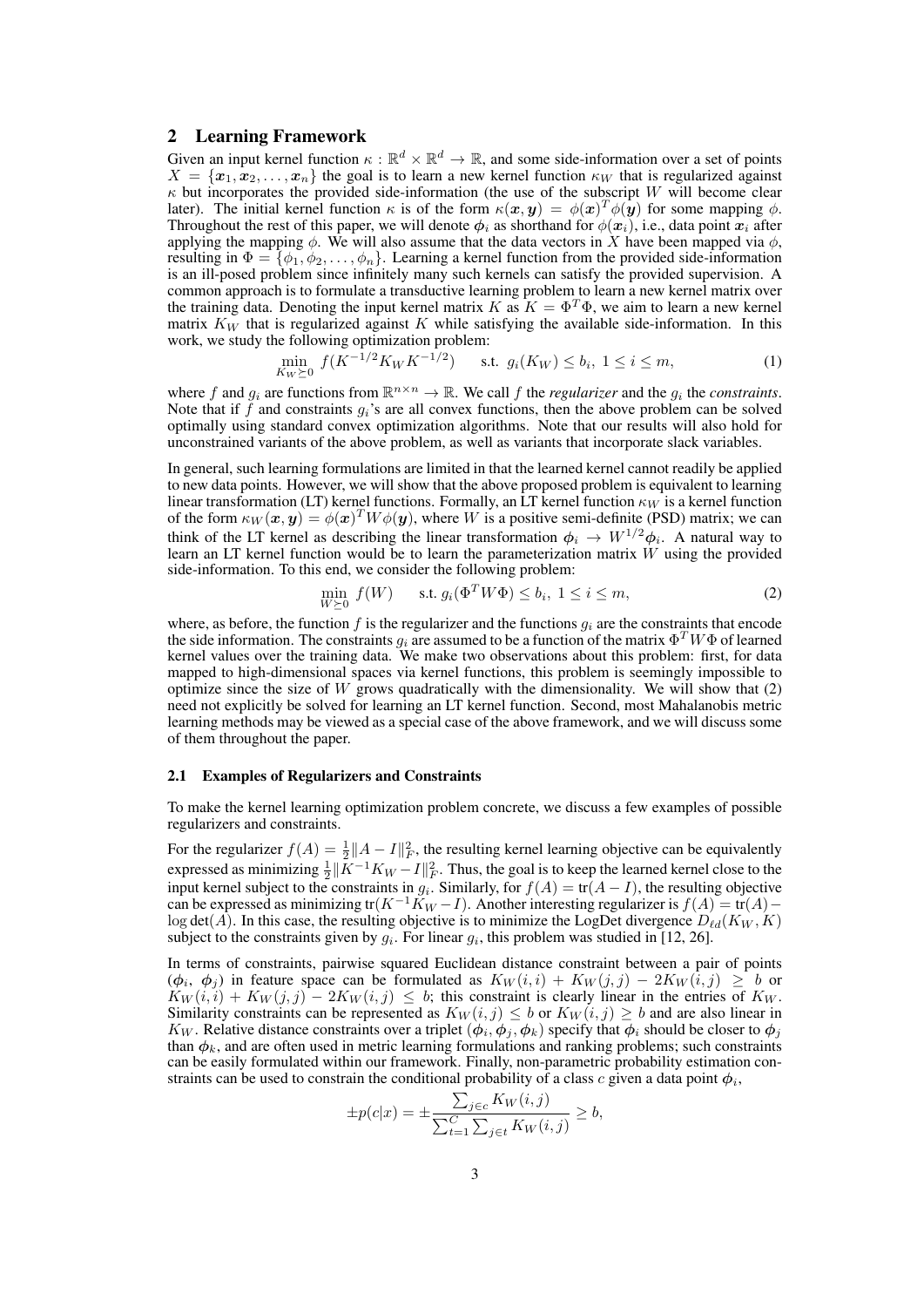where C is the number of classes. This constraint can be written as a linear constraint over  $K_W$ after appropriate manipulation.

## 3 Analysis

We are now ready to analyze the connection between problems (1) and (2). We will show that the solutions to the two problems are equivalent, in the sense that by optimally solving one of the problems, the solution to the other can be computed in closed form. More importantly, this result will yield insight into the type of kernel that is learned by the kernel learning problem.

We begin by defining the class of regularizers considered in our analysis. Note that each of the example regularizers discussed earlier satisfy the following definition of spectral functions.

**Definition 3.1.** We say that  $f : \mathbb{R}^{n \times n} \to \mathbb{R}$  is a **spectral function** if  $f(A) = \sum_i f_s(\lambda_i)$ , where  $\lambda_1, ..., \lambda_n$  *are the eigenvalues of A and*  $f_s : \mathbb{R} \to \mathbb{R}$  *is a real-valued function over the reals. Note that if f<sup>s</sup> is a convex function over the reals, then f is also convex.*

#### 3.1 Learning Linear Transformation Kernels

Now we present our main result, i.e., for a spectral function f, problems (1) and (2) are equivalent.

**Theorem 1.** Let  $K \succ 0$  be an invertible matrix, f be a spectral function and denote the global *minima of the corresponding scalar function*  $f_s$  *as*  $\alpha$ *. Let*  $W^*$  *be an optimal solution to (2) and*  $K^*_W$ *be an optimal solution to* (1)*. Then,*

$$
W^* = \alpha I + \Phi S^* \Phi^T,
$$

*where*  $S^* = K^{-1}(K^*_{W} - \alpha K)K^{-1}$ . Furthermore,  $K^*_{W} = \Phi^T W^* \Phi$ .

The first part of the theorem demonstrates that, given an optimal solution  $K_W^*$  to (1), one can construct the corresponding solution *W<sup>∗</sup>* to (2), while the second part shows the reverse (this also demonstrates why *W* is used in the subscript of the learned kernel). The proof of this theorem appears in the supplementary material. The main idea behind the proof is to first show that the optimal solution to (2) is always of the form  $W = \alpha I + \Phi S \Phi^T$ , and then we obtain the closed form expression for *S* using algebraic manipulations.

As a first consequence of this result, we can achieve induction over the learned kernels. Given that  $K_W = \Phi^T \hat{W} \Phi$ , we can see that the learned kernel function is a linear transformation kernel; that is,  $\kappa_W(\phi_i, \phi_j) = \phi_i^T W \phi_j$ . Given a pairs of new data points  $\phi_{n_1}$  and  $\phi_{n_2}$ , we use the fact that the learned kernel is a linear transformation kernel, along with the first result of the theorem  $(W = \alpha I + \Phi S \Phi^T)$  to compute the learned kernel as:

$$
\kappa_W(\boldsymbol{x}_{n_1}, \boldsymbol{x}_{n_2}) = \boldsymbol{\phi}_{n_1}^T W \boldsymbol{\phi}_{n_2} = \alpha \kappa(\boldsymbol{x}_{n_1}, \boldsymbol{x}_{n_2}) + \sum_{i,j=1}^n S_{ij} \kappa(\boldsymbol{x}_{n_1}, \boldsymbol{x}_i) \kappa(\boldsymbol{x}_j, \boldsymbol{x}_{n_2}). \tag{3}
$$

As mentioned in Section 2, many Mahalanobis metric learning methods can be viewed as a special case of (2). Therefore, a corollary of Theorem 1 is that we can constructively apply these metric learning methods in kernel space by solving their corresponding kernel learning problem, and then compute the learned metrics via (3). Thus, *W* need not explicitly be constructed to learn the LT kernel. Kernelization of Mahalanobis metric learning has previously been established for some special cases; our results generalize and extend previous methods, as well as provide simpler techniques in some cases. Below, we elaborate with some special cases.

Example 1 [Information Theoretic Metric Learning (ITML)]: [12] proposed the following Mahalanobis metric learning problem formulation:

min  $\min_{W \succeq 0} \text{Tr}(W) - \log \det(W), \quad s.t. \quad d_W(\phi_i, \phi_j) \le b_{ij}, \ (i, j) \in S, \quad d_W(\phi_i, \phi_j) \ge b_{ij}, \ (i, j) \in \mathcal{D},$ 

where *S* and *D* specify pairs of similar and dissimilar points, respectively, and  $d_W(\phi_i, \phi_j)$  =  $(\phi_i - \phi_j)^T W(\phi_i - \phi_j)$  is the *Mahalanobis distance* between  $\phi_i$  and  $\phi_j$ . ITML is an instantiation of our framework with regularizer  $f(A) = tr(A) - log det(A)$  and pairwise distance constraints encoded as the  $q_i$  functions. Furthermore, it is straightforward to show that  $f$  is a convex spectral function with global optima  $\alpha = 1$ , so the optimal *W* can be learned implicitly using (1). The corresponding kernel learning optimization problem simplifies to:

$$
\min_{K_W} \quad D_{\ell d}(K_W, K) \quad \text{s.t.} \quad g_i(K_W) \le b_i, \ 1 \le i \le m,\tag{4}
$$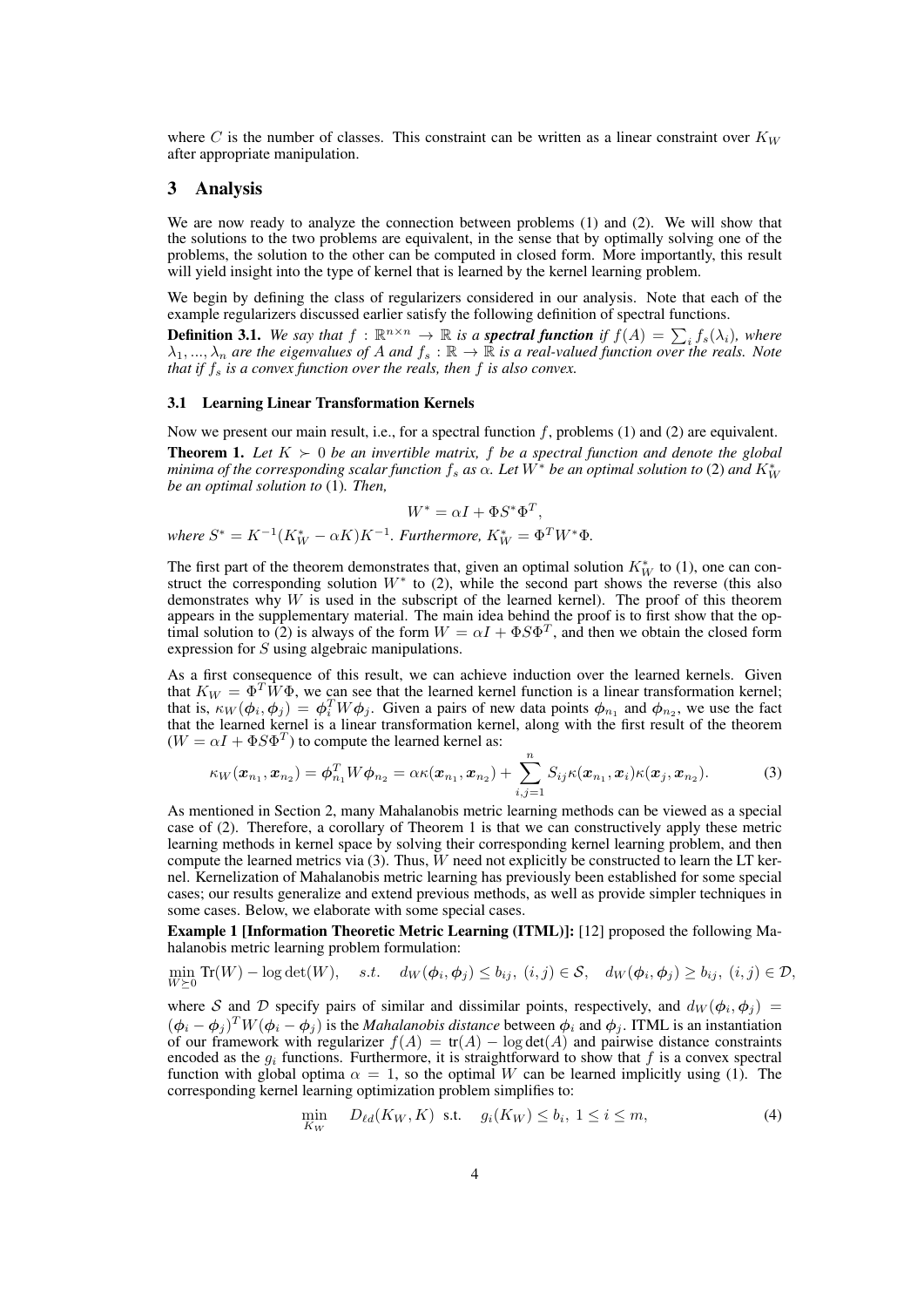where  $D_{\ell d}(K_W, K) = \text{tr}(K_W K^{-1}) - \log \text{det}(K_W K^{-1}) - n$  is the LogDet divergence [12], and the positive definiteness of  $K_W$  is satisfied automatically. This recovers the kernelized metric learning problem analyzed in [12], where kernelization for this special case was established and an iterative projection algorithm for optimization was developed. Note that, in the analysis of [12], the  $q_i$  were limited to similarity and dissimilarity constraints; our result is therefore more general than the existing kernelization result, even for this special case.

Example 2 [Pseudo Online Metric Learning (POLA)]: [13] proposed the following metric learning formulation:

$$
\min_{W \succeq 0} \|W\|_F^2, \quad \text{s.t. } y_{ij}(b - d_W(\phi_i, \phi_j)) \ge 1, \ \forall (i, j) \in \mathcal{P},
$$

where  $y_{ij} = 1$  if  $\phi_i$  and  $\phi_j$  are similar, and  $y_{ij} = -1$  if  $\phi_i$  and  $\phi_j$  are dissimilar. P is a set of pairs of points with known distance constraints. POLA is an instantiation of (2) with  $f(A)$  =  $\frac{1}{2}$  ||*A*|| $^2$ <sub>*F*</sub> and side-information available in the form of pair-wise distance constraints. Note that the regularizer  $f(A) = \frac{1}{2} ||A||^2$  was also employed in [2, 27], and these methods also fall under our general formulation. In this case, *f* is once again a convex spectral function, and its global minima is  $\alpha = 0$ , so we can use (1) to solve for the learned kernel  $K_W$  as

$$
\min_{K_W} \quad ||K_W K^{-1}||_F^2 \quad \text{s.t.} \quad g_i(K_W) \le b_i, \ 1 \le i \le m, \quad K_W \ge 0. \tag{5}
$$

The constraints *g<sup>i</sup>* for this problem can be easily constructed by re-writing each of POLA's constraints as a function of  $\Phi^T W \Phi$ . Note that the above approach for kernelization is much simpler than the method suggested in [13], which involves a kernelized Gram-Schmidt procedure at each step of the algorithm.

Other Examples: The above two examples show that our analysis recovers two well-known kernelization results for Mahalanobis metric learning. However, there are several other metric learning approaches that fall into our framework as well, including the large margin nearest neighbor metric learning method (LMNN) [11] and maximally collapsing metric learning (MCML) [14], both of which can be seen as instantiations of our learning framework with a constant *f*, as well as relevant component analysis (RCA) [28] and Xing et al.'s Mahalanobis metric learning method for clustering [10]. Given lack of space, we cannot detail the kernelization of all these methods, but they follow in the same manner as in the above two examples. In particular, each of these methods may be run in kernel space, and our analysis yields new insights into these methods; for example, kernelization of LMNN [11] using Theorem 1 avoids the convex perturbation analysis in [16] that leads to suboptimal solutions in some cases.

### 3.2 Parameter Reduction

One of the drawbacks to Theorem 1 is that the size of the matrices  $K_W$  and *S* are  $n \times n$ , and thus grow quadratically with the number of data points. We would like to have a way to restrict our optimization over a smaller number of parameters, so we now discuss a generalization of (2) by introducing an additional constraint to make it possible to reduce the number of parameters to learn, permitting scalability to data sets with many training points *and* with very high dimensionality.

Theorem 1 shows that the optimal  $K_W^*$  is of the form  $\Phi^T W^* \Phi = \alpha K + K S^* K$ . In order to accommodate fewer parameters to learn, a natural option is to replace the unknown *S* matrix with a *low-rank* matrix  $J L \tilde{J}^T$ , where  $J \in \mathbb{R}^{n \times r}$  is a pre-specified matrix,  $L \in \mathbb{R}^{r \times r}$  is unknown (we use *L* instead of *S* to emphasize that *S* is of size  $n \times n$  whereas *L* is  $r \times r$ ), and the rank *r* is a parameter of the algorithm. Then, we will explicitly enforce that the learned kernel is of this form.

By plugging in  $K_W = \alpha K + KSK$  into (1) and replacing *S* with  $JLJ^T$ , the resulting optimization problem is given by:

$$
\min_{L \succeq 0} f(\alpha I + K^{1/2} J L J^T K^{1/2}) \quad \text{s.t. } g_i(\alpha K + K J L J^T K) \le b_i, \ 1 \le i \le m. \tag{6}
$$

While the above problem involves just  $r \times r$  variables, the functions f and  $q_i$ 's are applied to  $n \times n$ matrices and therefore the problem may still be computationally expensive to optimize. Below, we show that for any spectral function *f* and linear constraints  $g_i(K_W) = \text{Tr}(C_i K_W)$ , (6) reduces to a problem that applies  $f$  and  $g_i$ 's to  $r \times r$  matrices only, which provides significant scalability.

**Theorem 2.** Let  $K = \Phi^T \Phi \succ 0$  and  $J \in \mathbb{R}^{n \times r}$ . Also, let the regularization function f be a spectral *function (see Definition 3.1) such that the corresponding scalar function f<sup>s</sup> has a global minima at α. Then problem* (6) *is equivalent to the following problem:*

$$
\min_{L \succeq -\alpha(K^J)^{-1}} f((K^J)^{-1/2} (\alpha K^J + K^J L K^J)(K^J)^{-1/2}),
$$
  
s.t.  $Tr(LJ^T K C_i K J) \le b_i - Tr(\alpha K C_i), 1 \le i \le m.$  (7)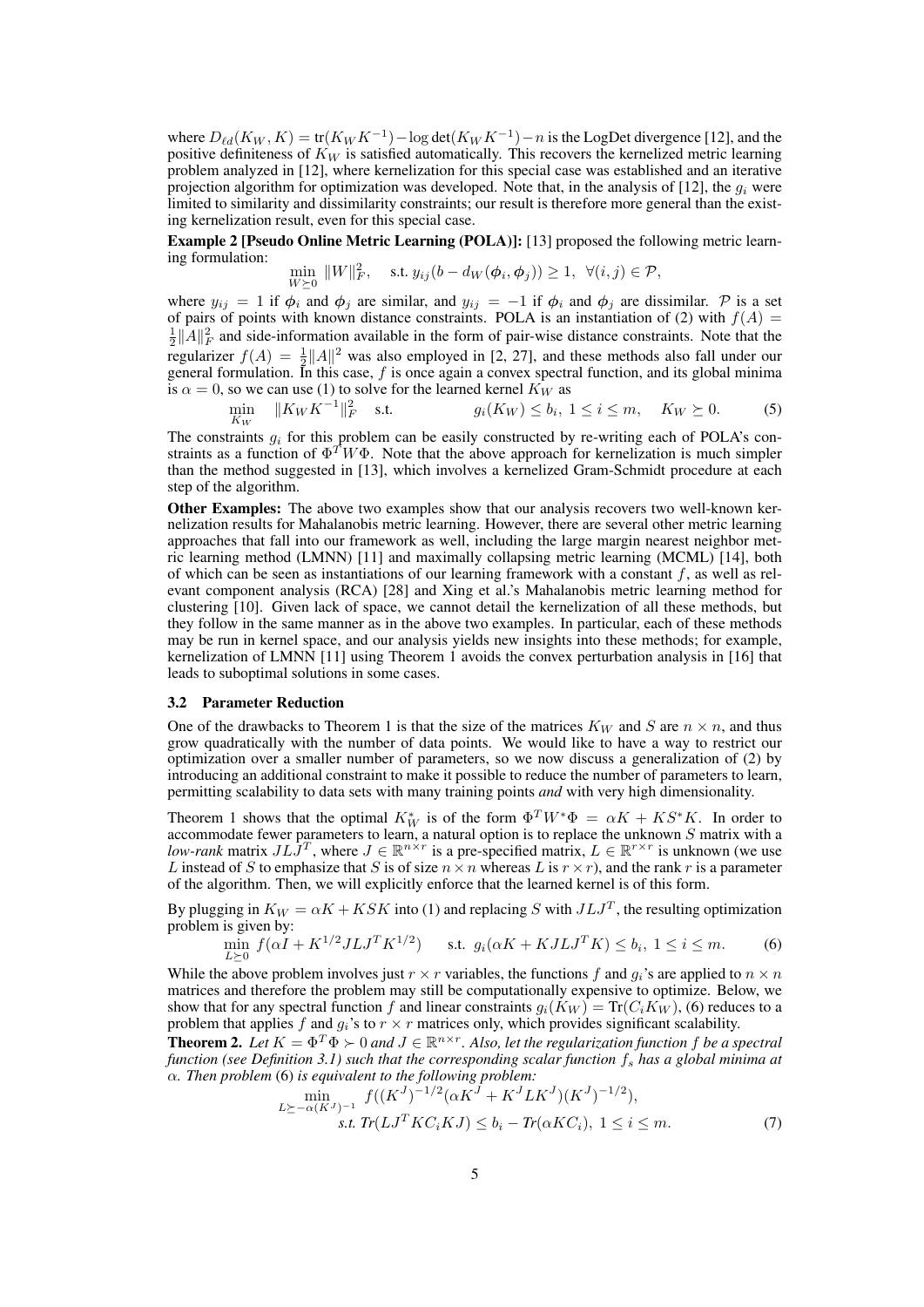Note that (7) is over  $r \times r$  matrices (after initial pre-processing) and is in fact similar to the kernel learning problem (1), but with a kernel  $K^J$  of smaller size  $r \times r$ ,  $r \ll n$ . A proof of the above theorem is in the supplementary material, and follows by showing that for spectral functions the objective functions of the two problems can be shown to differ by a universal constant.

Similar to  $(1)$ , we can show that  $(6)$  is also equivalent to linear transformation kernel function learning. This enables us to naturally apply the above kernel learning problem in the inductive setting. We provide a proof of the following theorem in the supplementary material.

Theorem 3. *Consider* (6) *with a spectral function f so that corresponding scalar function f<sup>s</sup> has a global minima at*  $\alpha$  *and let*  $K \succ 0$  *be invertible. Then,* (6) *and* (7) *are equivalent to the following linear transformation kernel learning problem (analogous to the connection between* (1) *and* (2)*):*

$$
\min_{W \succeq 0, L} f(W) \quad \text{s.t.} \quad Tr(\Phi^T W \Phi) \le b_i, \ 1 \le i \le m, \quad W = \alpha I + XJ L J X^T. \tag{8}
$$

Note that, in contrast to  $(2)$ , where the last constraint over *W* is achieved automatically,  $(8)$  requires that constraint should be satisfied during the optimization process which leads to a reduced number of parameters for our kernel learning problem. The above theorem shows that our reduced parameters kernel learning method (6) also implicitly learns a linear transformation kernel function, hence we can generalize the learned kernel to unseen data points using an expression similar to (3).

The parameter reduction approach presented in this section depends critically on the choice of *J*. A few simple heuristics for choosing *J* beyond choosing a subset of the points from Φ include a randomly sampled coefficient matrix or clustering Φ into *r* clusters such that *J* is the cluster membership indicator function. Also note that using this parameter reduction technique, we can scale the optimization to kernel learning problems with millions of points of more. For example, we have applied a special case of this scalable framework to learn kernels over data sets containing nearly half a million images, as well as the MNIST data set of 60,000 data points [29].

# 4 Trace-norm based Inductive Semi-supervised Kernel Dimensionality Reduction (Trace-SSIKDR)

We now consider applying our framework to the scenario of semi-supervised kernel dimensionality reduction, which provides a novel and practical application of our framework. While there exists a variety of methods for kernel dimensionality reduction, most of these methods are unsupervised (e.g. kernel-PCA) or are restricted to the transductive setting. In contrast, we can use our kernel learning framework to learn a low-rank transformation of the feature vectors implicitly that in turn provides a low-dimensional embedding of the dataset. Furthermore, our framework permits a variety of sideinformation such as pair-wise or relative distance constraints, beyond the class label information allowed by existing transductive methods.

We describe our method starting from the linear transformation problem. Our goal is to learn a lowrank linear transformation *W* whose corresponding low-dimensional mapped embedding of *ϕ<sup>i</sup>* is  $W^{1/2}\phi_i$ . Even when the dimensionality of  $\phi_i$  is very large, if the rank of *W* is low enough, then the mapped embedding will have small dimensionality. With that in mind, a possible regularizer could be the rank, i.e.,  $f(A) = \text{rank}(A)$ ; one can easily show that this satisfies the definition of a spectral function. Unfortunately, optimization is intractable in general with the non-convex rank function, so we use the trace-norm relaxation for the matrix rank function, i.e., we set  $f(A) = \text{Tr}(A)$ . This function has been extensively studied as a relaxation for the rank function [30], and it satisfies the definition of a spectral function (with  $\alpha = 0$ ). We also add a small Frobenius norm regularization for ease of optimization (this does not affect the spectral property of the regularization function). Then using Theorem 1, the resulting relaxed kernel learning problem is:

$$
\min_{K_W \succeq 0} \tau \text{Tr}(K^{-1/2} K_W K^{-1/2}) + \|K^{-1/2} K_W K^{-1/2}\|_F^2 \quad \text{s.t. } \text{Tr}(C_i K_W) \le b_i, \ 1 \le i \le m, \ (9)
$$

where  $\tau > 0$  is a parameter. The above problem can be solved using a method based on Uzawa's inexact algorithm, similar to [31].

We briefly describe the steps taken by our method at each iteration. For simplicity, denote  $\tilde{K} =$  $K^{-1/2}K_W K^{-1/2}$ ; we will optimize with respect to  $\tilde{K}$  instead of  $K_W$ . Let  $\tilde{K}^t$  be the *t*-th iterate. Associate variable  $z_i^t$ ,  $1 \le i \le m$  with each constraint at each iteration *t*, and let  $z_i^0 = 0$ ,  $\forall i$ . Let  $\delta_t$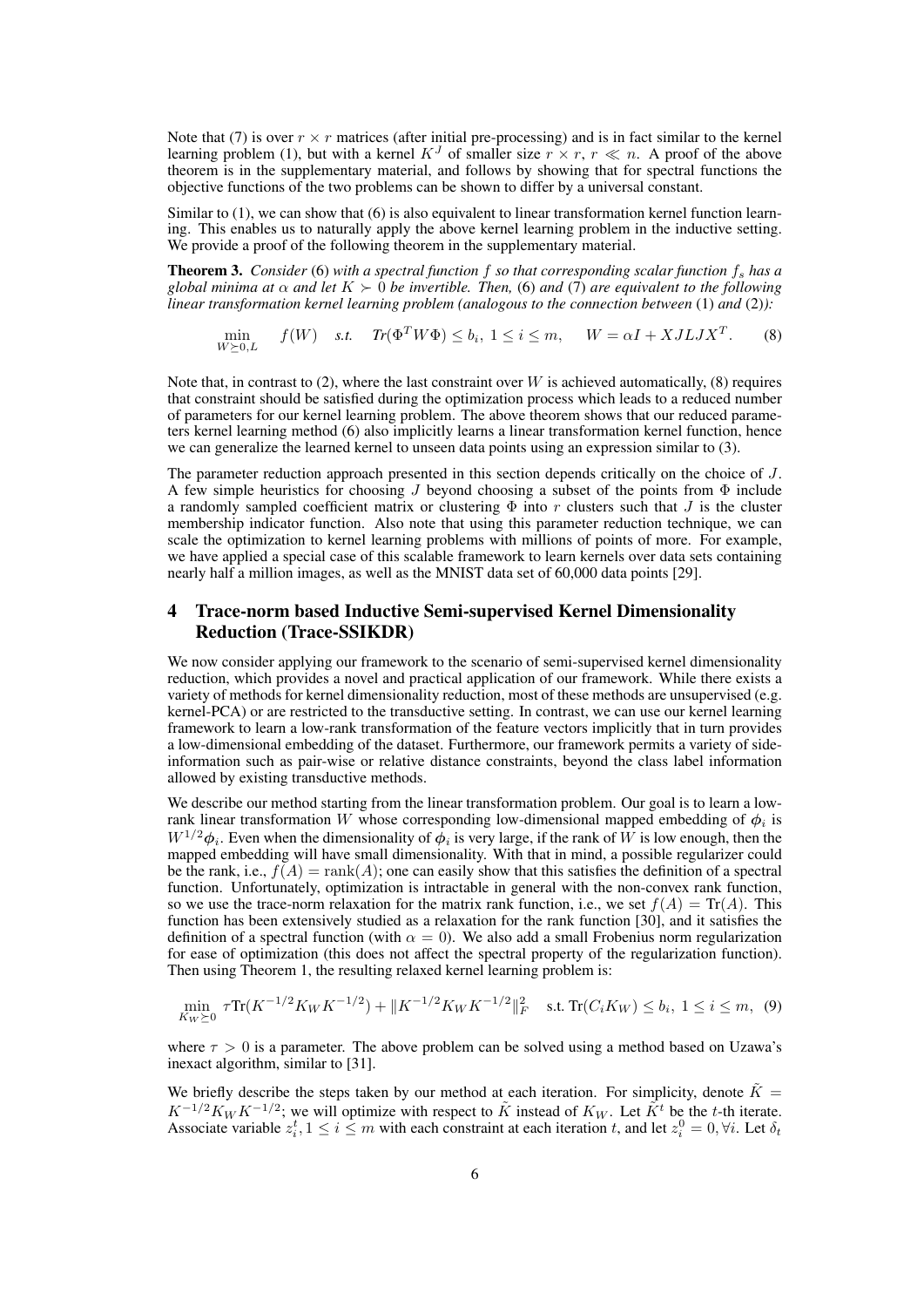Table 1: UCI Datasets: accuracy achieved by various methods. The numbers in parentheses show the rank of the corresponding learned kernels. Trace-SSIKDR achieves accuracy comparable to Frob (Frobenius norm regularization) and ITML (LogDet regularization) with a significantly smaller rank.

| Dataset\Method  | Gaussian  | Frob      | <b>ITML</b> | Frob LR  | <b>ITML LR-pre</b> | <b>ITML LR-post</b> | <b>Trace-SSIKDR</b> |
|-----------------|-----------|-----------|-------------|----------|--------------------|---------------------|---------------------|
| Iris            | 0.99(40)  | 0.99(27)  | 0.99(40)    | 0.91(4)  | 0.93(4)            | 0.99(4)             | 0.99(4)             |
| Wine            | 0.80(105) | 0.94(36)  | 0.99(105)   | 0.72(11) | 0.85(11)           | 0.46(11)            | 0.94(11)            |
| Ionosphere      | 0.94(337) | 0.98(64)  | 0.98(337)   | 0.98(19) | 0.98(19)           | 0.93(19)            | 0.99(19)            |
| Soybean         | 0.89(624) | 0.96(96)  | 0.96(624)   | 0.44(40) | 0.87(40)           | 0.35(40)            | 0.96(40)            |
| <b>Diabetes</b> | 0.75(251) | 0.74(154) | 0.76(251)   | 0.67(14) | 0.62(14)           | 0.73(14)            | 0.74(14)            |
| Balance-scale   | 0.93(156) | 0.96(106) | 0.97(156)   | 0.97(10) | 0.80(10)           | 0.82(10)            | 0.97(10)            |
| Breast-cancer   | 0.72(259) | 0.73(61)  | 0.78(259)   | 0.69(21) | 0.68(21)           | 0.68(21)            | 0.75(21)            |
| Spectf-heart    | 0.74(267) | 0.87(39)  | 0.84(267)   | 0.84(22) | 0.89(22)           | 0.89(22)            | 0.84(22)            |
| Heart-c         | 0.68(228) | 0.78(62)  | 0.79(228)   | 0.73(39) | 0.61(39)           | 0.55(39)            | 0.78(39)            |
| Heart-h         | 0.59(117) | 0.69(71)  | 0.70(117)   | 0.56(31) | 0.30(31)           | 0.56(31)            | 0.68(31)            |

be the step size at iteration *t*. The algorithm performs the following updates:

$$
U\Sigma U^{T} \leftarrow K^{1/2} \bigg( \sum_{i} z_{i}^{t-1} C_{i} \bigg) K^{1/2}, \qquad \tilde{K}^{t} \leftarrow U \max(\Sigma - \tau I, 0) U^{T},
$$
  

$$
z_{i}^{t} \leftarrow z_{i}^{t-1} - \delta \max(\text{Tr}(C_{i} K^{1/2} \tilde{K}^{t} K^{1/2}) - b_{i}, 0), \forall i.
$$

The above updates require computation of  $K^{1/2}$  which is expensive for large high-rank matrices. However, using elementary linear algebra we can show that  $\tilde{K}$  and the learned kernel function can be computed efficiently without computing  $K^{1/2}$  by maintaining  $S = K^{-1/2} \tilde{K} K^{-1/2}$  from step to step. Algorithm 1 details an efficient method for optimizing (9) and returns matrices  $\Sigma_k$ ,  $D_k$  and  $V_k$  all of which are contain only  $O(nk)$  parameters, where *k* is the rank of  $K^t$ , which changes from iteration to iteration. Note that step 4 of the algorithm computes *k* singular vectors and requires  $O(nk^2)$ . Since k is typically significantly smaller than n, the computational cost will be significantly smaller than computing the whole SVD. Note that the learned embedding  $\phi_i \rightarrow$  $\tilde{K}^{1/2}K^{-1/2}k_i$ , where  $k_i$  is a vector of input kernel function values between  $\phi_i$  and the training data, can be computed efficiently as  $\phi_i \to \Sigma_k^{1/2} D_k V_k \mathbf{k}_i$ , which does not require  $K^{1/2}$  explicitly. We defer the proof of correctness for Algorithm 1 to the supplementary material.

## Algorithm 1 Trace-SSIKDR

**Require:**  $K$ ,  $(C_i, b_i)$ ,  $1 \leq i \leq m$ ,  $\tau$ ,  $\delta$ 1: **Initialize:**  $z_i^0 = 0, t = 0$ 2: repeat 3:  $t = t + 1$ <br>4: Compute 4: Compute  $V_k$  and  $\Sigma_k$ , the top  $k$  eigenvectors and eigenvalues of  $\left(\sum_i z_i^{t-1} C_i\right) K$ , where  $k =$  $\argmax_i \sigma_i > \tau$ 5:  $D_k(i, i) \leftarrow 1/\boldsymbol{v}_i^T K \boldsymbol{v}_i, 1 \le i \le k$ 6:  $z_i^t \leftarrow z_i^{t-1} - \delta \max(\text{Tr}(C_i K V_k D_k \Sigma_k D_k V_k^T K) - b_i, 0), \forall i.$   $//S^t = V_k D_k \Sigma_k D_k V_k^T$ 7: until Convergence 8: **Return**  $\Sigma_k$ *,*  $D_k$ *, V<sub>k</sub>* 

# 5 Experimental Results

We now present empirical evaluation of our kernel learning framework and our semi-supervised kernel dimensionality approach when applied in conjunction with *k*-nearest neighbor classification. In particular, using different regularization functions, we show that our framework can be used to obtain significantly better kernels than the baseline kernels for *k*-NN classification. Additionally, we show that our semi-supervised kernel dimensionality reduction approach achieves comparable accuracy while significantly reducing the dimensionality of the linear mapping.

UCI Datasets: First, we evaluate the performance of our kernel learning framework on standard UCI datasets. We measure accuracy of the learned kernels using 5-NN classification with two-fold cross validation averaged over 10 runs. For training, we use pairwise (dis)similarity constraints as described in Section 2.1. We select parameters *l* and *u* (right-hand side of the pairwise constraints) using 5 *th* and 95*th* percentiles of all the pairwise distances between points from the training dataset.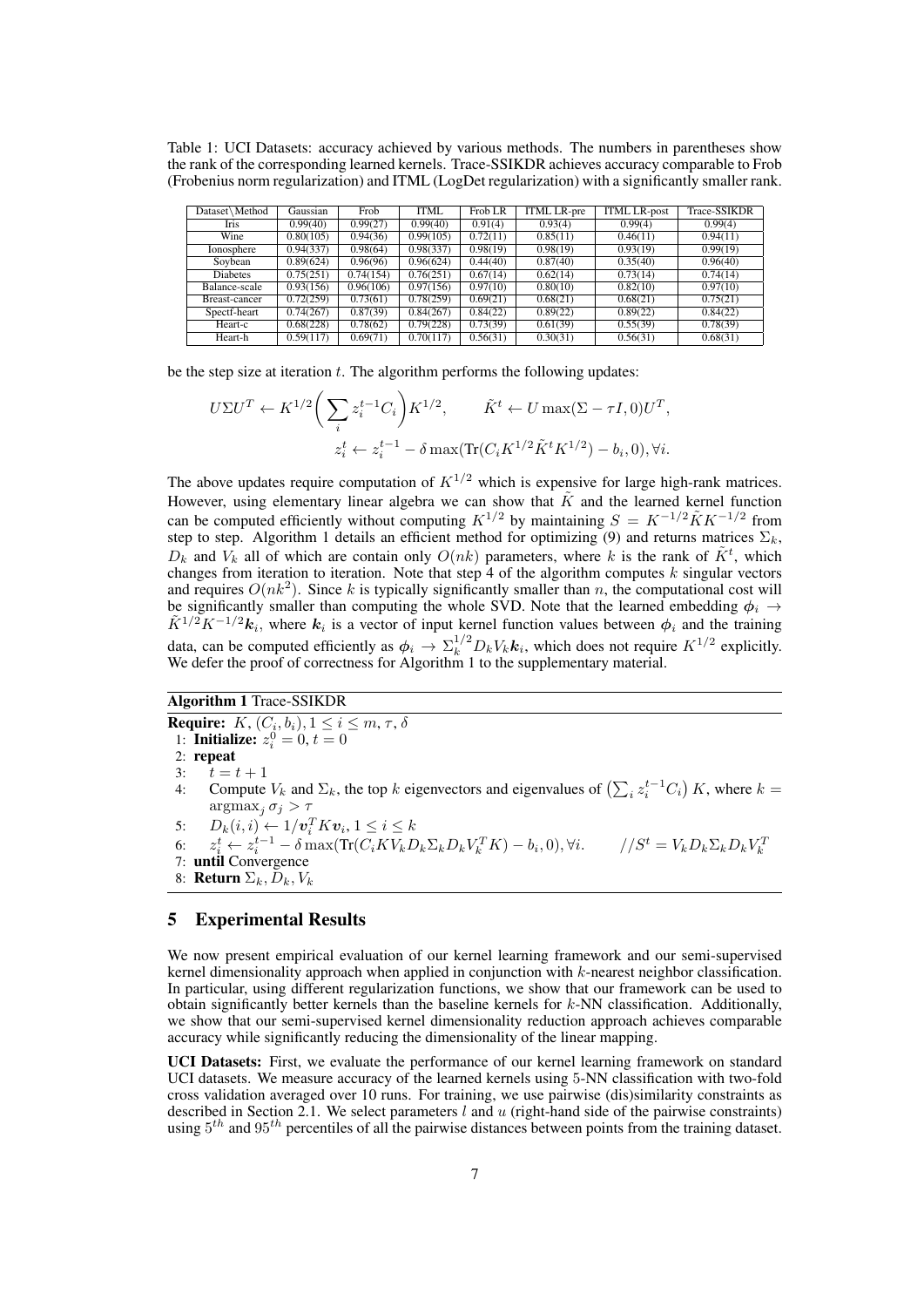

Figure 1: (a): Mean classification accuracy on Caltech101 dataset obtained by 1-NN classification with learned kernels obtained by various methods. (b): Rank of the learned kernel functions obtained by various methods. The rank of the learned kernel function is same as the reduced dimensionality of the dataset. (c): Two-dimensional embedding of 2000 USPS digits obtained using our method Trace-SSIKDR for a training set of just 100 USPS digits. Note that we use the inductive setting here and the embedding is color coded according to the underlying digit. (d): Embedding of the USPS digits dataset obtained using kernel-PCA.

Table 4 shows the 5-NN classification accuracies achieved by our kernel learning framework with different regularization functions. *Gaussian* represents the baseline Gaussian kernel, *Frob* represents an instantiation of our framework with Frobenius norm  $(f(A) = ||A||_F^2)$  regularization, while *ITML* corresponds to the LogDet regularization  $(f(A) = \text{Tr}(A) - \log \det(A))$ . For the latter case, our formulation is same as formulation proposed by [12]. Note that for almost all the datasets (except Iris and Diabetes), both Frob and ITML improve upon the baseline Gaussian kernel significantly.

We also compare our semi-supervised dimensionality reduction method *Trace-SSIKDR* (see Section 4) with baseline kernel dimensionality reduction methods *Frob LR*, *ITML LR-pre*, and *ITML LR-post*. Frob LR reduces the rank of the learned matrix *W* (equivalently, it reduces the dimensionality) using Frobenius norm regularization by taking the top eigenvectors. Similarly, ITML LR-post reduces the rank of the learned kernel matrix obtained using ITML by taking its top eigenvectors. ITML LR-pre reduces the rank of the kernel function by reducing the rank of the *training* kernel matrix. The learned linear transformation *W* (or equivalently, the learned kernel function) should have the same rank as that of *training* kernel matrix as the LogDet divergence preserves the range space of the input kernel. We fix the rank of the learned *W* for Frob LR, ITML LR-pre, ITML LR-post as the rank of the transformation *W* obtained by our Trace-SSIKDR method. Note that Trace-SSIKDR achieves accuracies similar to Frob and ITML, while decreasing the rank significantly. Furthermore, it is significantly better than the corresponding baseline dimensionality reduction methods.

Caltech-101: Next, we evaluate our kernel learning framework on the Caltech-101 dataset, a benchmark object recognition dataset containing over 3000 images. Here, we compare various methods using 1-NN classification method and the accuracy is measured in terms of the mean recognition accuracy per class. We use a pool of 30 images per class for our experiments, out of which a varying number of random images are selected for training and the remaining are used for testing the learned kernel function. The baseline kernel function is selected to be the sum of four different kernel functions: PMK [32], SPMK [33], Geoblur-1 and Geoblur-2 [34]. Figure 1 (a) shows the accuracy achieved by various methods (acronyms represent the same methods as described in the previous section). Clearly, ITML and Frob (which are specific instances of our framework) are able to learn significantly more accurate kernel functions than the baseline kernel function. Furthermore, our Trace-SSIKDR method is able to achieve reasonable accuracy while reducing the rank of the kernel function significantly (Figure 1 (b)). Also note that Trace-SSIKDR achieves significantly better accuracy than Frob LR, ITML LR-pre and ITML LR-post, although all of these methods have the same rank as Trace-SSIKDR.

USPS Digits: Finally, we qualitatively evaluate our dimensionality reduction method on the USPS digits dataset. Here, we train our method using 100 examples to learn a linear mapping to two dimensions, i.e., a rank-2 matrix *W*. For the baseline kernel, we use the data-dependent kernel function proposed by [25] that also takes data's manifold structure into account. We then embed 2000 (unseen) test examples into two dimensions using our learned low-rank transformation. Figure 1 (c) shows the embedding obtained by our Trace-SSIKDR method, while Figure 1 (d) shows the embedding obtained by the kernel-PCA algorithm. Each point is color coded according to the underlying digit. Note that our method is able to separate out most of the digits even in 2D, and is significantly better than the embedding obtained using kernel-PCA.

Acknowledgements: This research was supported in part by NSF grant CCF-0728879.